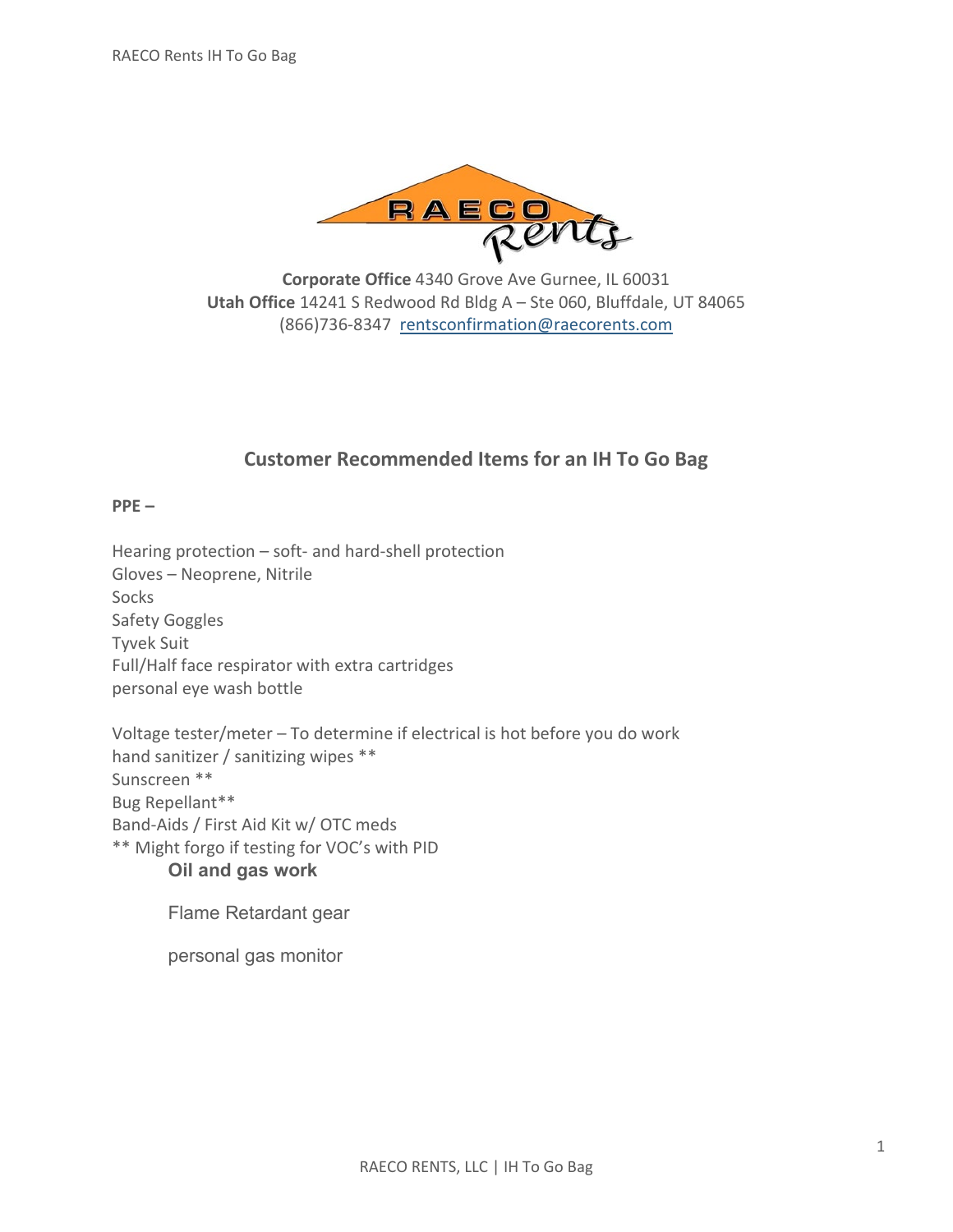### **Suggested Vests –**

[https://www.homedepot.com/p/AdirPro-Yellow-Hi-Visibility-Class-2-Heavy-Duty-Surveyor-s-](https://www.homedepot.com/p/AdirPro-Yellow-Hi-Visibility-Class-2-Heavy-Duty-Surveyor-s-Utility-Safety-Vest-Medium-716-YEL-M/317605472)[Utility-Safety-Vest-Medium-716-YEL-M/317605472](https://www.homedepot.com/p/AdirPro-Yellow-Hi-Visibility-Class-2-Heavy-Duty-Surveyor-s-Utility-Safety-Vest-Medium-716-YEL-M/317605472) [https://www.hivissupply.com/ml-kishigo-b100-b107-enhanced-visibility-multi-pocket-mesh](https://www.hivissupply.com/ml-kishigo-b100-b107-enhanced-visibility-multi-pocket-mesh-vest.html)[vest.html](https://www.hivissupply.com/ml-kishigo-b100-b107-enhanced-visibility-multi-pocket-mesh-vest.html) Surveyors Vest since they usually have a bunch of pockets Scott eVest

## **IH Sampling Items –**

Tube tip cutter Belt – Army Surplus belts that will fit all sizes Zip Ties/reusable cable ties / tie-down straps Quarters – Opening Cassettes and when hungry for vending machine Vent Manual PDF Manuals for instrumentation on a flash drive or on Cloud storage Protimeter – to record Temp, Humidity, and Moisture pH meter – Real-time? For Air? Moisture Meter Velometer Manometer with Pitot tube Sampling bags Smoke Tubes Q-tips/swabs cassette nibs Extra parts for air sampling pumps

> **Ergonomics-** flexible measuring tape, handheld counter, goniometer – angle measurements Force Gauge Pinch point ruler – Gotcha stick from OMRON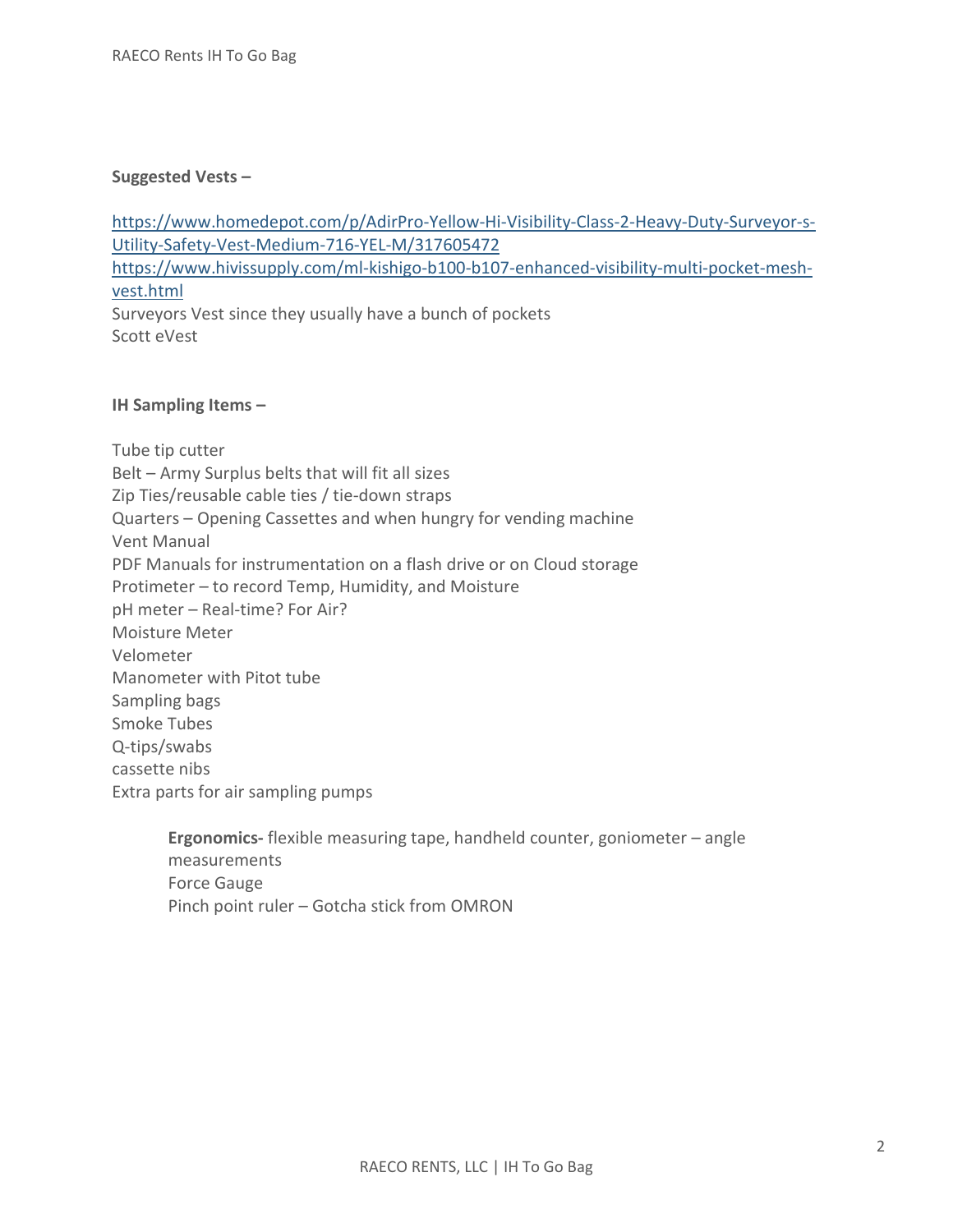### **IH Apps –**

Ergonomic Artificial Intelligence App - [Ergonomics Software -](https://www.ehs.com/solutions/ergonomics) VelocityEHS NIOSH SLM app NIOSH Heat app

# **Misc. Items –**

Drill / Dremel tool Flashlight Protein Bars Plastic bags (kitchen size) – For Contaminated Clothes Battery powered Scale/Balance 90% Isopropyl Alcohol rechargeable wind indicator instead of instead of smoke tubes – Easier to get through TSA Utility Knife or 5 in 1 Painter Tool

Power source – LiON battery pack or DC to AC converter to hook to car battery or Solar Panel needle nose pliers batteries mini screwdriver Painters / Masking Tape – To not damage surfaces and can be used as makeshift band aid. Gorilla Tape / Duct Tape Tape Measurer / Laser Measurement device Camera Pen / Pencil / Sharpie Hand Warmers Lightstick USB thumb drive